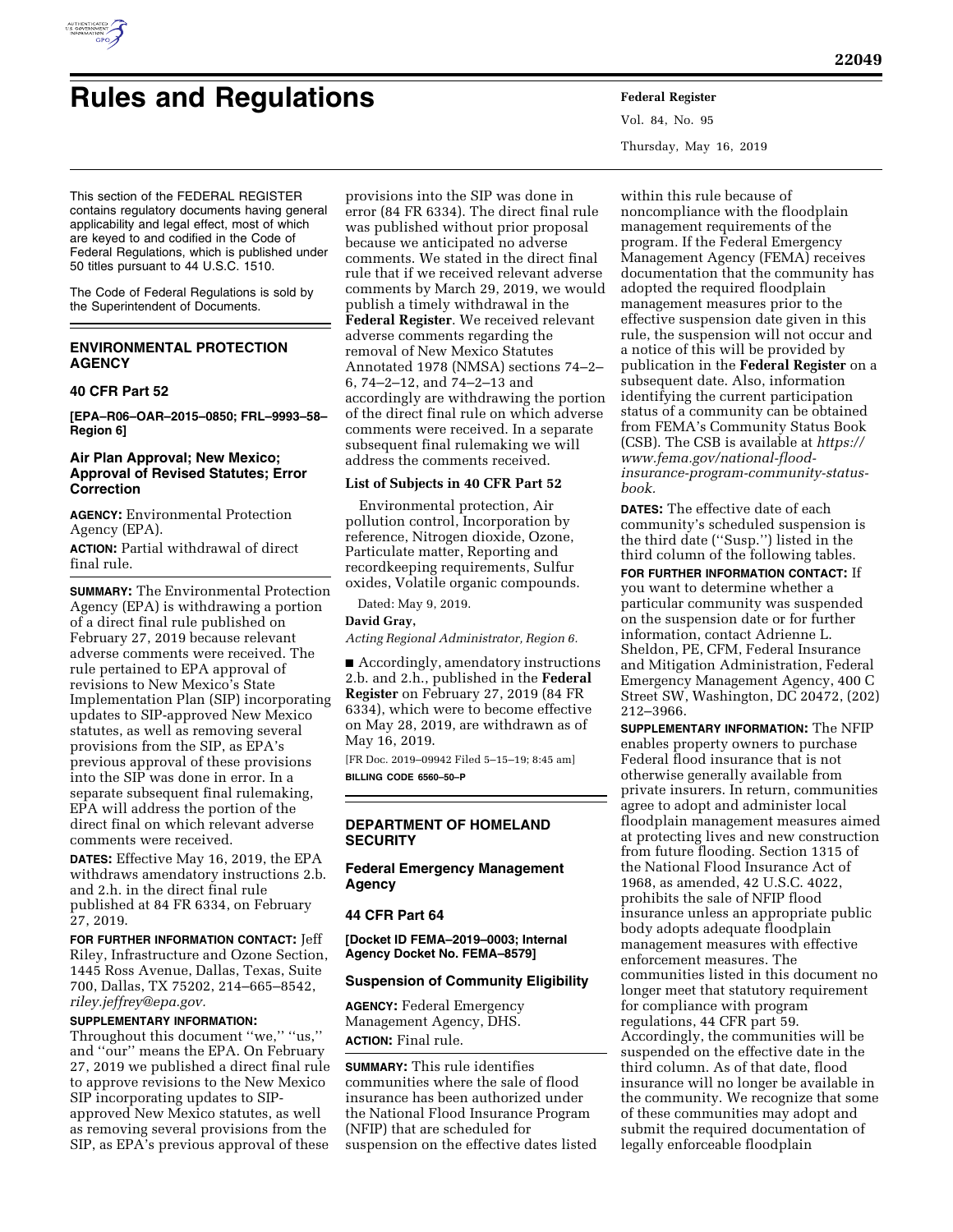management measures after this rule is published but prior to the actual suspension date. These communities will not be suspended and will continue to be eligible for the sale of NFIP flood insurance. A notice withdrawing the suspension of such communities will be published in the **Federal Register**.

In addition, FEMA publishes a Flood Insurance Rate Map (FIRM) that identifies the Special Flood Hazard Areas (SFHAs) in these communities. The date of the FIRM, if one has been published, is indicated in the fourth column of the table. No direct Federal financial assistance (except assistance pursuant to the Robert T. Stafford Disaster Relief and Emergency Assistance Act not in connection with a flood) may be provided for construction or acquisition of buildings in identified SFHAs for communities not participating in the NFIP and identified for more than a year on FEMA's initial FIRM for the community as having flood-prone areas (section 202(a) of the Flood Disaster Protection Act of 1973, 42 U.S.C. 4106(a), as amended). This prohibition against certain types of Federal assistance becomes effective for the communities listed on the date shown in the last column. The Administrator finds that notice and public comment procedures under 5 U.S.C. 553(b), are impracticable and unnecessary because communities listed in this final rule have been adequately notified.

Each community receives 6-month, 90-day, and 30-day notification letters addressed to the Chief Executive Officer stating that the community will be suspended unless the required floodplain management measures are met prior to the effective suspension date. Since these notifications were made, this final rule may take effect within less than 30 days.

*National Environmental Policy Act.*  FEMA has determined that the community suspension(s) included in this rule is a non-discretionary action and therefore the National Environmental Policy Act of 1969 (42 U.S.C. 4321 *et seq.*) does not apply.

*Regulatory Flexibility Act.* The Administrator has determined that this rule is exempt from the requirements of the Regulatory Flexibility Act because the National Flood Insurance Act of 1968, as amended, Section 1315, 42 U.S.C. 4022, prohibits flood insurance coverage unless an appropriate public body adopts adequate floodplain management measures with effective enforcement measures. The communities listed no longer comply with the statutory requirements, and after the effective date, flood insurance will no longer be available in the communities unless remedial action takes place.

*Regulatory Classification.* This final rule is not a significant regulatory action under the criteria of section 3(f) of Executive Order 12866 of September 30, 1993, Regulatory Planning and Review, 58 FR 51735.

*Executive Order 13132, Federalism.*  This rule involves no policies that have federalism implications under Executive Order 13132.

*Executive Order 12988, Civil Justice Reform.* This rule meets the applicable standards of Executive Order 12988.

*Paperwork Reduction Act.* This rule does not involve any collection of information for purposes of the Paperwork Reduction Act, 44 U.S.C. 3501 *et seq.* 

# **List of Subjects in 44 CFR Part 64**

Flood insurance, Floodplains.

Accordingly, 44 CFR part 64 is amended as follows:

#### **PART 64—[AMENDED]**

■ 1. The authority citation for Part 64 continues to read as follows:

**Authority:** 42 U.S.C. 4001 *et seq.;*  Reorganization Plan No. 3 of 1978, 3 CFR, 1978 Comp.; p. 329; E.O. 12127, 44 FR 19367, 3 CFR, 1979 Comp.; p. 376.

#### **§ 64.6 [Amended]**

■ 2. The tables published under the authority of § 64.6 are amended as follows:

| State and location                             | Community<br>No. | Effective date authorization/cancellation of<br>sale of flood insurance in community     | Current effective<br>map date | Date certain<br>federal assist-<br>ance no longer<br>available in<br><b>SFHAs</b> |
|------------------------------------------------|------------------|------------------------------------------------------------------------------------------|-------------------------------|-----------------------------------------------------------------------------------|
| <b>Region V</b>                                |                  |                                                                                          |                               |                                                                                   |
| Illinois:                                      |                  |                                                                                          |                               |                                                                                   |
| Beardstown, City of, Cass County               | 170022           | May 9, 1975, Emerg; May 2, 1980, Reg; May 16, 2019  May 16, 2019.<br>May 16, 2019, Susp. |                               |                                                                                   |
| Cass County, Unincorporated Areas              | 170810           | June 10, 1974, Emerg; November 15, 1985,   do<br>Reg; May 16, 2019, Susp.                |                               | Do.                                                                               |
| Michigan:                                      |                  |                                                                                          |                               |                                                                                   |
| Bay, Township of, Charlevoix County            | 260796           | April 8, 1987, Emerg; September 18, 1987,   do<br>Reg; May 16, 2019, Susp.               |                               | Do.                                                                               |
| Charlevoix, City of, Charlevoix County         | 260057           | December 13, 1974, Emerg; February 11,   do<br>1983, Reg; May 16, 2019, Susp.            |                               | Do.                                                                               |
| Charlevoix, Township of, Charlevoix<br>County. | 260790           | January 9, 1987, Emerg; September 18,   do<br>1987, Reg; May 16, 2019, Susp.             |                               | Do.                                                                               |
| Eveline, Township of, Charlevoix Coun-<br>ty.  | 260773           | September 8, 1986, Emerg; September 18,   do<br>1987, Reg; May 16, 2019, Susp.           |                               | Do.                                                                               |
| Marion, Township of, Charlevoix County         | 260808           | September 15, 1987, Emerg; April 15,   do<br>1988, Reg; May 16, 2019, Susp.              |                               | Do.                                                                               |
| South Arm, Township of, Charlevoix<br>County.  | 260761           | May 14, 1986, Emerg; March 18, 1987,   do<br>Reg; May 16, 2019, Susp.                    |                               | Do.                                                                               |
| <b>Region VI</b>                               |                  |                                                                                          |                               |                                                                                   |
| Arkansas:                                      |                  |                                                                                          |                               |                                                                                   |
| Clarksville, City of, Johnson County           | 050112           | June 26, 1975, Emerg; September 30,   do<br>1982, Reg; May 16, 2019, Susp.               |                               | Do.                                                                               |
| Coal Hill, City of, Johnson County             | 050315           | August 6, 1975, Emerg; May 4, 1982, Reg;   do<br>May 16, 2019, Susp.                     |                               | Do.                                                                               |
| Hartman, City of, Johnson County               | 050251           | November 10, 2009, Emerg; November 26,   do<br>2010, Reg; May 16, 2019, Susp.            |                               | Do.                                                                               |